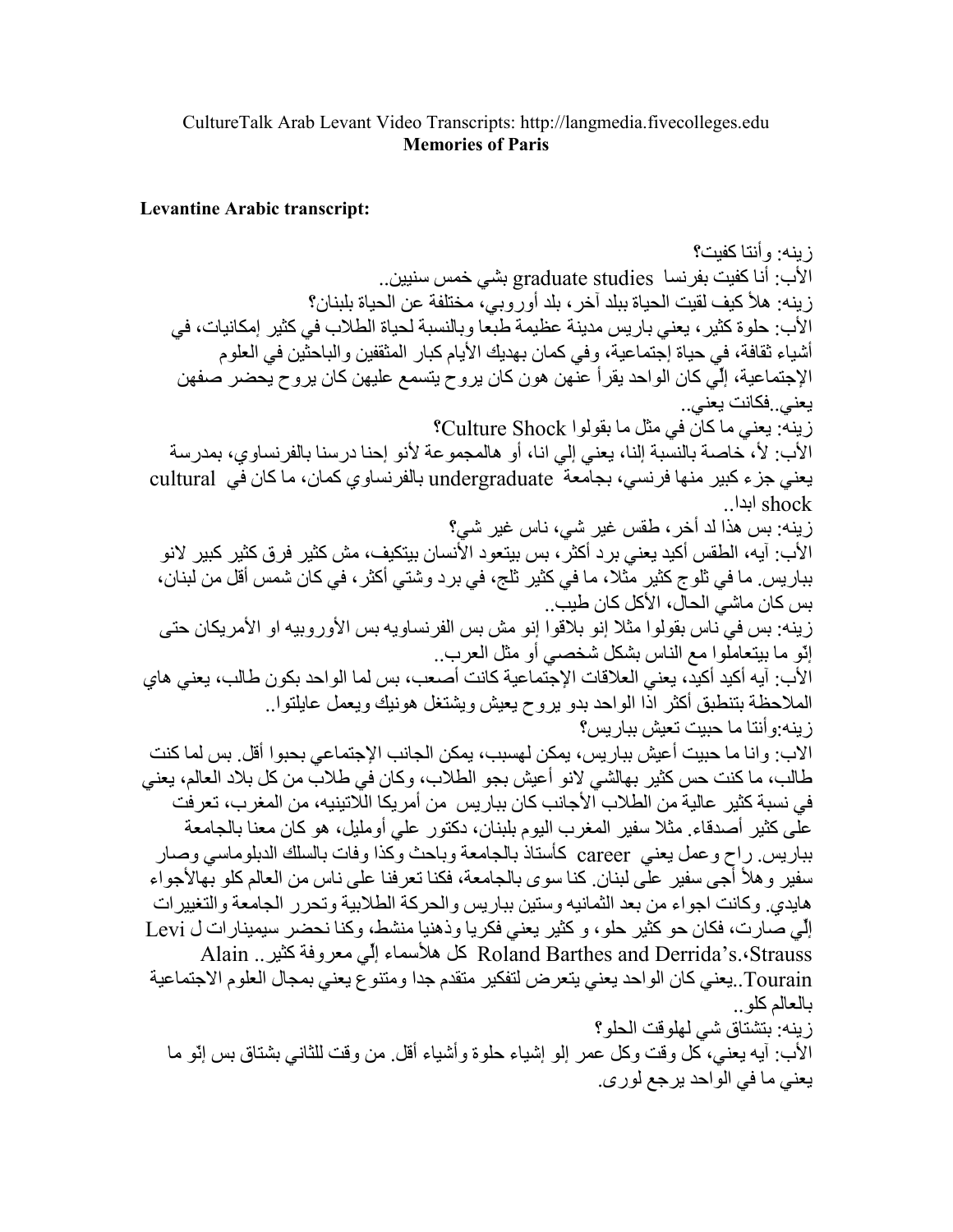## English translation:

Zeina: And you finished your studies….

Dad: I finished my graduate studies in France in about five years.

Zeina: Now, how did you find life in another country? In a European country?

Dad: I found.

Zeina: As opposed to life in Lebanon?

Dad: Really nice. Paris is a marvelous city, of course, and as for student life there are a lot of possibilities, cultural activities,  $\frac{1}{2}$  a social life, and in those days there were also cultural icons and social science researchers .… The people you read about here you could go and hear there. You could go to their class. So it was…

Zeina: So there was no what they call "culture shock"?

Dad: No. Especially since, for us, for myself or this group, we studied in French in a school in which many were French, and in an undergraduate university in French as well. There was no culture shock at all.

Zeina: But it's a different country. Different weather, the people are different.…

Dad: Yes... the weather, of course it's colder, but you get used to it. Man adapts. There's not a big difference, because in Paris it doesn't snow a lot, for example. There's not a lot of snow. There's more cold and rain and there was less sun than in Lebanon but it was okay. The food was good.

Zeina: Some people say, for example, that it's not just the French but the Europeans, or even the Americans -- they don't interact with people on a personal level like Arabs do.

Dad: Of course. Social relations were harder. But when you're a student ... you pay more attention to this observation if you want to go there and live and work over there, or start a family….

Zeina: You didn't want to live in Paris.

Dad: I didn't want to live in Paris, maybe for this reason. I like the social aspect less. But when I was a student I didn't really notice this because I lived in the student atmosphere. There were students from all over the world. There was a very high percentage of foreign students in Paris … from Latin America, from Morocco … I met a

 $\overline{a}$ 

 $<sup>1</sup>$  Choses – Fr.</sup>